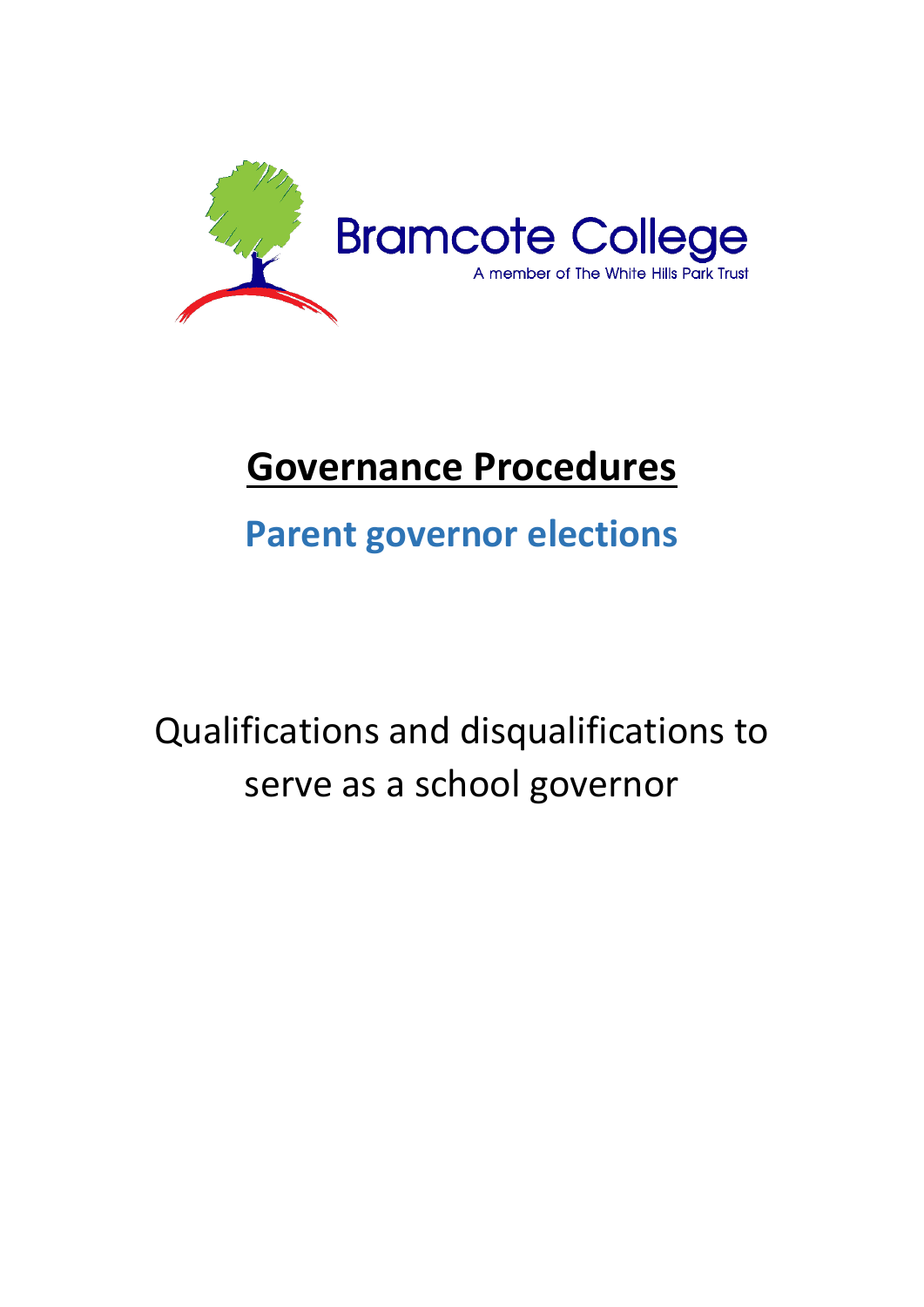## SCHEDULE 4 of **The School Governance (Constitution) (England) Regulations 2012**: Qualifications and disqualifications **General**

**1.** A person is disqualified from holding or from continuing to hold office as a governor of a school at any time when the person is a registered pupil at the school.

**2.** A person is disqualified from being elected or appointed as a governor unless the person is aged 18 or over.

**3.** Save as otherwise provided in these Regulations, the fact that a person is qualified to be elected or appointed as a governor of a particular category at a school does not disqualify the person from election or appointment or from continuing as a governor of any other category at that school, but no person may at any time hold the office of more than one governor of the same school.

**4.** Any person who is disqualified from holding office as a governor of a school under this Schedule is likewise disqualified from holding or continuing to hold office as an associate member of the governing body unless the disqualification is under paragraphs 1 or 2 of this Schedule.

## **Disqualification criteria for categories of governor**

**5.**—(1) A person is disqualified from election or appointment as a parent governor of a school if the person—

(a)is an elected member of the local authority; or

(b)is paid to work at the school for more than 500 hours in any twelve consecutive months.

(2) A person ("P") is not disqualified from continuing to hold office as a parent governor because P ceases to be a parent of a registered pupil at the school or to fulfil any of the requirements set out in paragraphs 10 and 11 of Schedule 1 (as the case may be) .

**6.** A person is disqualified from appointment as a local authority governor if the person is eligible to be a staff governor of the school.

**7.**—(1) A person is disqualified from nomination or appointment as a partnership governor of a school if the person is—

(a)a parent of a registered pupil at the school;

(b)eligible to be a staff governor of the school;

(c)an elected member of the local authority; or

(d)employed by the local authority in connection with their education functions.

(2) The disqualification criterion in paragraph 7(1)(d) does not apply in the case of a person who is employed by a local authority in England under a contract of employment providing for the person to work wholly at a school or schools maintained by the local authority.

**8.** Upon ceasing to work at the school, a staff governor of a school is disqualified from continuing to hold office as such a governor.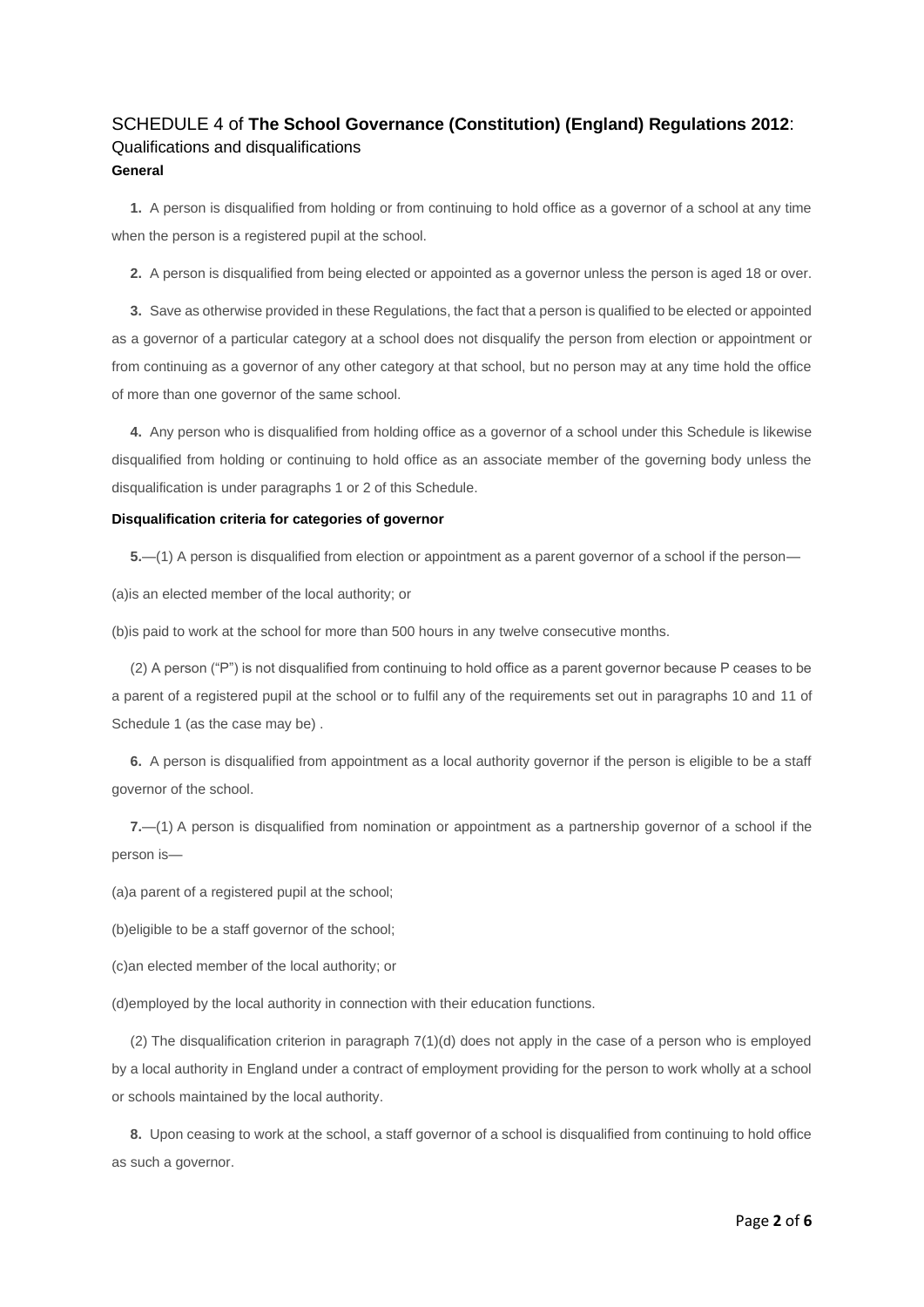## **Failure to attend meetings**

**9.**—(1) This paragraph applies to every governor, other than governors who are governors by virtue of the office that they hold.

(2) A governor who, without the consent of the governing body, has failed to attend their meetings for a continuous period of six months beginning with the date of the first such meeting the governor fails to attend, is, on the expiry of that period, disqualified from continuing to hold office as a governor of that school.

(3) A foundation governor, authority governor, co-opted governor or partnership governor who has been disqualified as a governor of a school under sub-paragraph (2) is not qualified for election, nomination or appointment as a governor of any category at that school for twelve months starting on the date on which they are so disqualified.

#### **Bankruptcy**

10. A person is disqualified from holding or continuing to hold office as a governor of a school if—

(a)the person's estate has been sequestrated and the sequestration has not been discharged, annulled or reduced; or

(b)the person is the subject of a bankruptcy restrictions order, an interim bankruptcy restrictions order(**[1](https://www.legislation.gov.uk/uksi/2012/1034/schedule/4/made?view=plain#f00017)**), a debt relief restrictions order or an interim debt relief restrictions order(**[2](https://www.legislation.gov.uk/uksi/2012/1034/schedule/4/made?view=plain#f00018)**).

## **Disqualification of company directors**

**11.** A person is disqualified from holding, or from continuing to hold, office as a governor of a school at any time when the person is subject to—

(a)a disqualification order or disqualification undertaking under the Company Directors Disqualification Act 1986(**[3](https://www.legislation.gov.uk/uksi/2012/1034/schedule/4/made?view=plain#f00019)**);

(b)a disqualification order under the Company Directors Disqualification (Northern Ireland) Order 2002(**[4](https://www.legislation.gov.uk/uksi/2012/1034/schedule/4/made?view=plain#f00020)**);

(c)a disqualification undertaking accepted under the Company Directors Disqualification (Northern Ireland) Order 2002; or

(d)an order made under section 429(2)(b) of the Insolvency Act 1986(**[5](https://www.legislation.gov.uk/uksi/2012/1034/schedule/4/made?view=plain#f00021)**) (failure to pay under county court administration order).

#### **Disqualification of charity trustees**

12. A person is disqualified from holding or from continuing to hold office as a governor of a school if—

(a)the person ("P") has been removed from the office of trustee for a charity by an order made by the Charity Commission or Commissioners or the High Court on the grounds of any misconduct or mismanagement in the administration of the charity for which P was responsible or to which P was privy, or to which P contributed or which P facilitated by P's conduct; or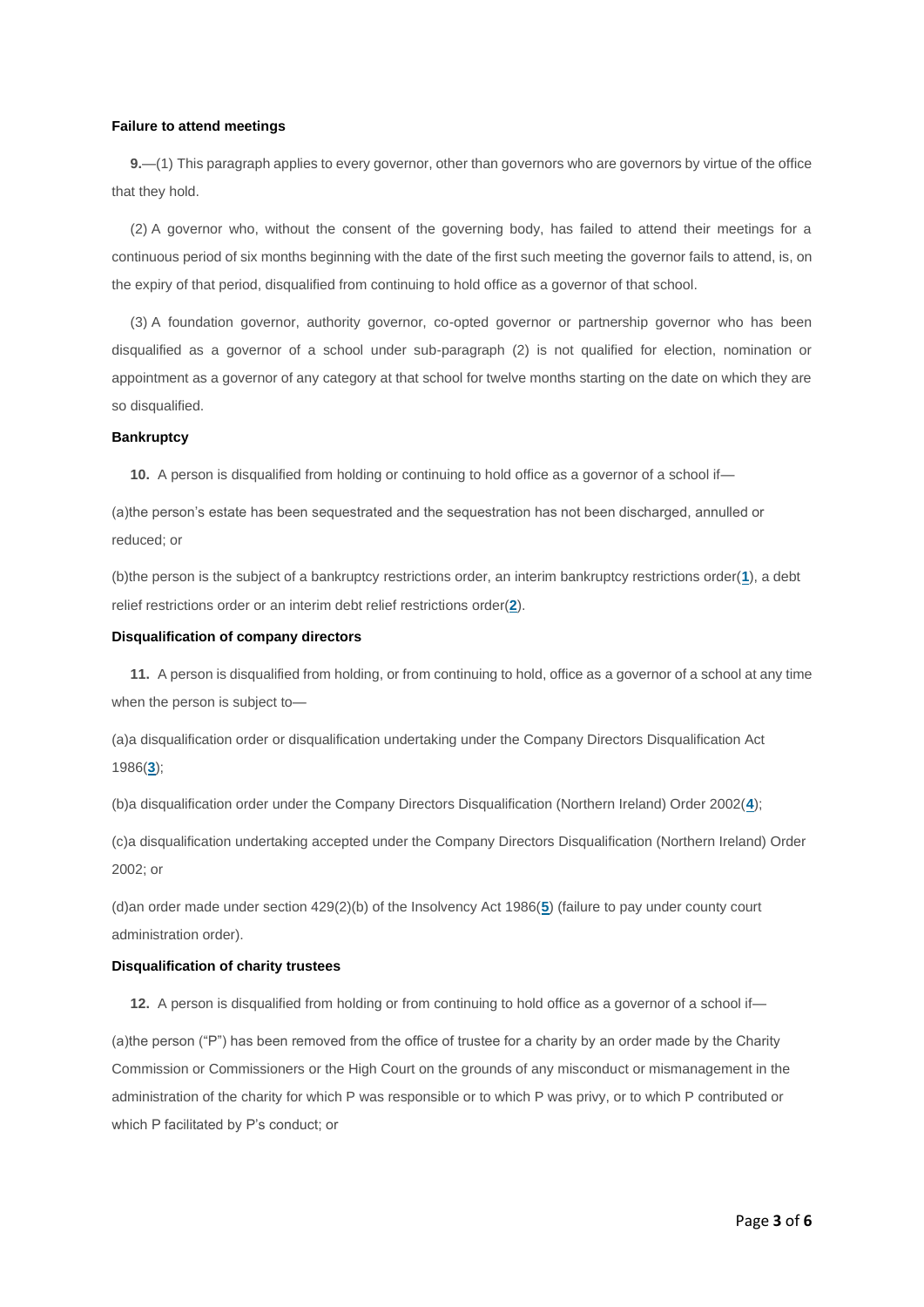(b)the person has been removed, under section 34 of the Charities and Trustee Investment (Scotland) Act 2005(**[6](https://www.legislation.gov.uk/uksi/2012/1034/schedule/4/made?view=plain#f00022)**), from being concerned in the management or control of any body.

#### **Persons whose employment is prohibited or restricted**

**13.** A person is disqualified from holding or from continuing to hold office as a governor of a school at any time when the person is—

(a)included in the list kept under section 1 of the Protection of Children Act 1999(**[7](https://www.legislation.gov.uk/uksi/2012/1034/schedule/4/made?view=plain#f00023)**) (list of those considered by the Secretary of State as unsuitable to work with children);

(b)subject to a direction of the Secretary of State under section 142 of EA 2002(**[8](https://www.legislation.gov.uk/uksi/2012/1034/schedule/4/made?view=plain#f00024)**) (or any other disqualification, prohibition or restriction which takes effect as if contained in such a direction);

(c)barred from regulated activity relating to children in accordance with section 3(2) of the Safeguarding Vulnerable Groups Act 2006(**[9](https://www.legislation.gov.uk/uksi/2012/1034/schedule/4/made?view=plain#f00025)**);

(d)disqualified from working with children under sections 28, 29 or 29A of the Criminal Justice and Court Services Act 2000(**[10](https://www.legislation.gov.uk/uksi/2012/1034/schedule/4/made?view=plain#f00026)**);

(e)disqualified from registration under Part 2 of the Children and Families (Wales) Measure 2010(**[11](https://www.legislation.gov.uk/uksi/2012/1034/schedule/4/made?view=plain#f00027)**) for child minding or providing day care; or

(f)disqualified from registration under Part 3 of the Childcare Act 2006(**[12](https://www.legislation.gov.uk/uksi/2012/1034/schedule/4/made?view=plain#f00028)**).

#### **Criminal convictions**

**14.**—(1) Subject to sub-paragraph (6) below, a person is disqualified from holding, or continuing to hold, office as a governor of a school where any of sub-paragraphs (2) to (4) or (6) below apply to the person.

(2) This sub-paragraph applies to a person ("P") if—

(a)within the period of five years ending with the date immediately preceding the date on which P's appointment or election as governor would otherwise have taken effect or, as the case may be, on which P would otherwise have become a governor by virtue of an office, or

(b)since P's appointment or election as governor or, as the case may be, since P became a governor by virtue of an office,

P has been convicted, whether in the United Kingdom or elsewhere, of any offence and a sentence of imprisonment (whether suspended or not) has been imposed on P for a period of not less than three months without the option of a fine.

(3) This sub-paragraph applies to a person ("Q") if within the period of 20 years ending with the date immediately preceding the date on which Q's appointment or election as governor would otherwise have taken effect or, as the case may be, on which Q would otherwise have become a governor by virtue of an office, Q has been convicted of any offence and a sentence of imprisonment has been imposed on Q for a period of not less than two and a half years.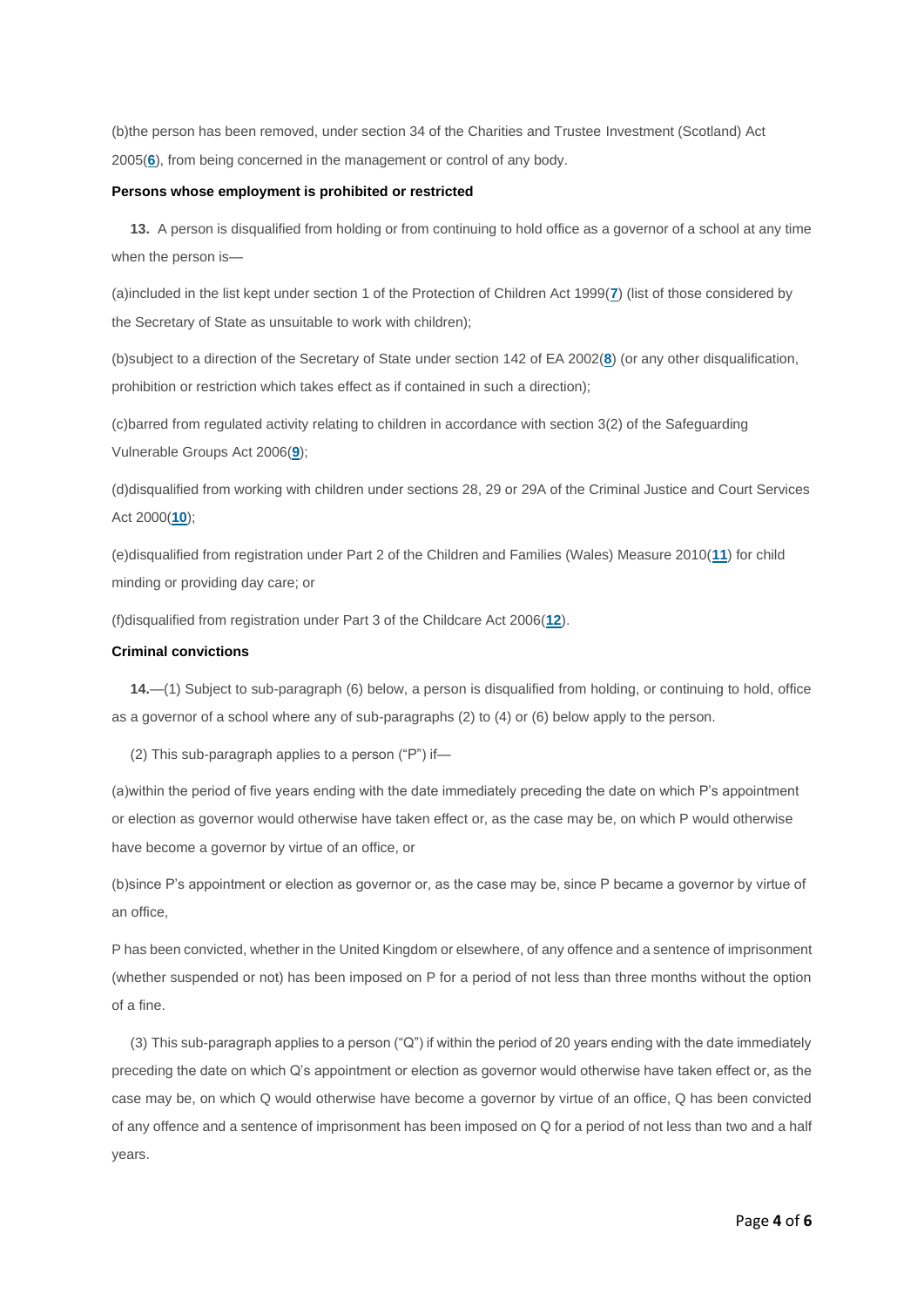(4) This sub-paragraph applies to a person who has at any time been convicted as aforesaid of any offence and a sentence of imprisonment has been imposed on the person for a period of not less than five years.

(5) For the purposes of sub-paragraphs (2) to (4) above, any conviction by or before a court outside the United Kingdom of an offence which, if the facts giving rise to the offence had taken place in any part of the United Kingdom, would not have constituted an offence under the law in force in that part of the United Kingdom must be disregarded.

(6) This sub-paragraph applies to a person ("R") if—

(a)within the period of five years ending with the date immediately preceding the date on which R's appointment or election as governor would otherwise have taken effect or, as the case may be, on which R would otherwise have become a governor by virtue of an office, or

(b)since R's appointment or election as governor or, as the case may be, since R became a governor by virtue of an office,

R has been convicted under section 547 of EA 1996(**[13](https://www.legislation.gov.uk/uksi/2012/1034/schedule/4/made?view=plain#f00029)**) (nuisance or disturbance on school premises) or under section 85A of the Further and Higher Education Act 1992(**[14](https://www.legislation.gov.uk/uksi/2012/1034/schedule/4/made?view=plain#f00030)**) (nuisance or disturbance on educational premises) of an offence and has been sentenced to a fine.

## **Refusal to make an application for a criminal records certificate**

**15.** A person is disqualified from holding or continuing to hold office as a governor at any time when the person refuses a request by the clerk to the governing body to make an application under section 113B of the Police Act 1997(**[15](https://www.legislation.gov.uk/uksi/2012/1034/schedule/4/made?view=plain#f00031)**) for a criminal records certificate.

#### **Notification to clerk**

**16.** Where a person ("P") is, or is proposed to become, a governor and by virtue of any of paragraphs 10 to 14 P is disqualified from holding, or from continuing to hold, office as a governor, P must give notice of that fact to the clerk to the governing body.

### (**1**)

"Bankruptcy restrictions order" means an order made under paragraph 1 of Schedule 4A to the Insolvency Act [1986](https://www.legislation.gov.uk/id/ukpga/1986/45?view=plain)  [\(c. 45\)](https://www.legislation.gov.uk/id/ukpga/1986/45?view=plain) and "interim bankruptcy restrictions order" means an order made under paragraph 5 of that Schedule. Schedule 4A was inserted by Schedule 20 to the Enterprise Act [2002 \(c. 40\).](https://www.legislation.gov.uk/id/ukpga/2002/40?view=plain)

#### (**2**)

"Debt relief order" means an order made under paragraph 1 of Schedule 4ZB to the Insolvency Act [1986 \(c. 45\)](https://www.legislation.gov.uk/id/ukpga/1986/45?view=plain) and "interim debt relief order" means an order made under paragraph 5 of that Schedule. Schedule 4ZB was inserted by Schedule 19 to the Tribunals, Courts and Enforcement Act [2007 \(c. 15\).](https://www.legislation.gov.uk/id/ukpga/2007/15?view=plain)

## (**3**)

#### [1986 c.46.](https://www.legislation.gov.uk/id/ukpga/1986/46?view=plain)

(**4**)